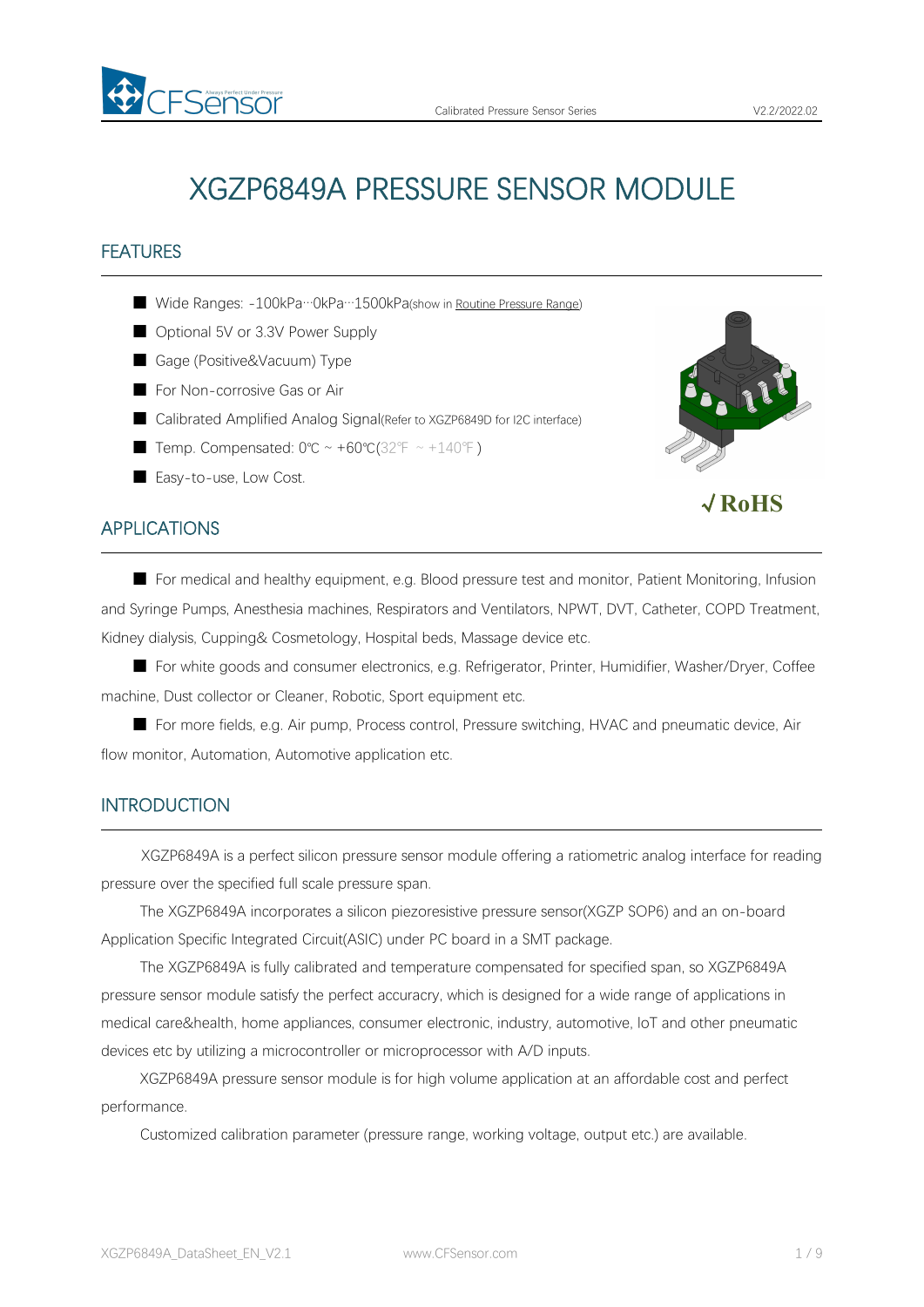# PERFORMANCE PARAMETER

Unless otherwise specified, measurements were taken with a a temperature of  $25±1°C$  and humidity ranging from 25  $\%$  ~ 85%RH(supply voltage:5 Vdc or 3.3V or 3.0V)

|                       | <b>Item</b>                           | Data                        | Unit                       |
|-----------------------|---------------------------------------|-----------------------------|----------------------------|
|                       | Available Pressure Range <sup>1</sup> | $-10001500$                 | kPa                        |
|                       | Power Supply <sup>2</sup>             | 5/3.3/3.0                   | Vdc                        |
|                       | Max. Excitation Current               | $\mathcal{S}$               | mA                         |
|                       | Output Range <sup>3</sup>             | $0.5 \sim 4.5/0.2 \sim 2.7$ | Vdc                        |
|                       | 10kPa < Pressure ≤200kPa              | ±1.5                        |                            |
| Accuracy <sup>4</sup> | Pressure ≤10kPa or > 200kPa           | ±2.5                        | %Span                      |
|                       | Long Term Stability <sup>5</sup>      | ±0.5                        | %Span                      |
|                       | Over Pressure <sup>6</sup>            | 2X ( < 500kPa)              |                            |
|                       |                                       | $1.5X$ $\geq 500kPa$        | Rated                      |
|                       | Burst Pressure <sup>7</sup>           | 3X ( < 500kPa)              |                            |
|                       |                                       | $2X \geqslant 500kPa$       | Rated                      |
|                       | Compensation Temp. <sup>8</sup>       | $0 \sim 60/32 \sim 140$     | $^{\circ}$ C/ $^{\circ}$ F |
|                       | Operating Temp. <sup>9</sup>          | $-20 \sim 100/-4 \sim 212$  | $\mathrm{C}/\mathrm{F}$    |
|                       | Storage Temp.                         | $-20 \sim 125/-4 \sim 257$  | $\mathrm{C}/\mathrm{F}$    |
|                       | Response Time <sup>10</sup>           | 2.5                         | mS                         |

1 Pressure Range(Operating pressure): The available pressure range including variousspan, not a specific pressure range.

#### 2 Power Supply:

2.1. Acceptable voltage deviation is within 5% of the specified voltage(e.g. 4.75~5.25V @5V working voltage)

2.2. Optional working voltage can be 2V to 5.5V with ratiometric voltage output (note in purchase order).

#### 3 Output Range:

3.1. Output Range is defined as the output voltage from minimum rated pressure to maximum rated pressure, including Offset( Zero output) : it is defined as the output voltage at the minimum rated pressure;

Full Scale Output (FSO): it is defined as the output voltage at the maximum or full rated pressure;

Full Scale Span (FSS): it is the algebraic difference between the output voltage at FSO and Offset.

3.2. Output range can be ratiometric(10%~90%Vdd) with the specified working voltage(make note in purchase order).

3.3. Output value is nominal values without the count of Accuracy deviation.

4 Accuracy: The max. deviation in output from ideal transfer function at any pressure or temperature over the specified ranges, units are in percent of full scale span (%FSS), which mainly consists of: Offset and Span Shift; Linearity(Non-linearity); Repeatability; Pressure Hsteresis ; TcOffset and TcSpan.

4.1. The accuracy in table is the typical output accuracy during specified pressure range. Contact factory for higher accuracy requirement(e.g  $\pm 0.5$ %Span) if need.

4.2 Non-linearity(Linearity): the deviation of measured output from "Best Straight Line" through three points (Offset pressure, FS pressure and ½ FS pressure)at constant temperature.

4.3 Repeatability: the deviation of measured output when the same pressure is applied continuously, with pressure approaching from the same direction within the specified operating pressure range,under the same operating conditions.

4.4 Pressure Hysteresis: the deviation of measured output at any pressure within the specified range, when this pressure is applied continuously, with pressure approaching from opposite directions within the specified operating pressure range, under the same operating conditions.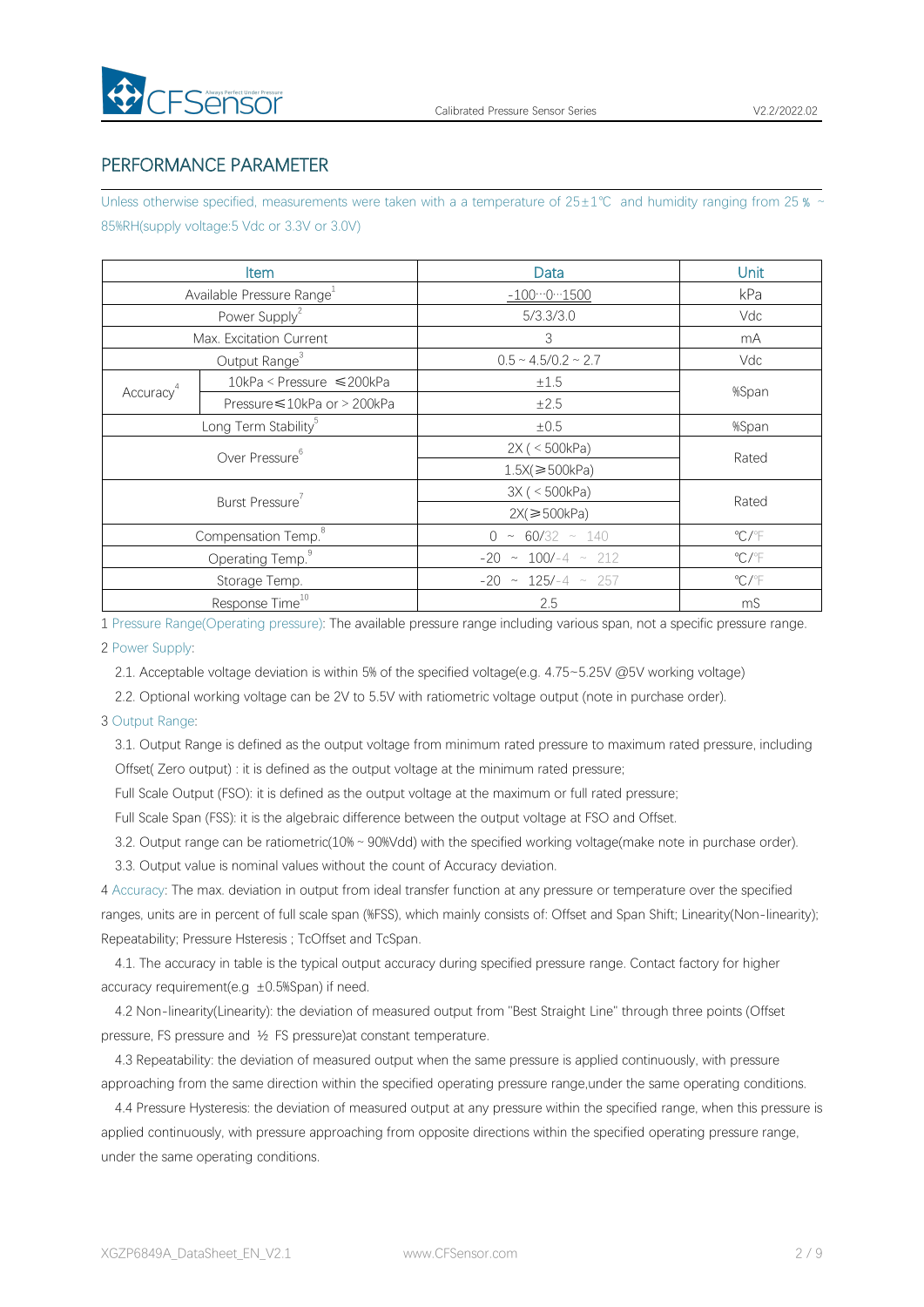**CFSensor** 

4.5 TcOffset (TCO:Temp. Coefficient of Offset): the deviation of measured output with minimum rated pressure applied, over the temperature range of 0° to 60°C, relative to 25°C.

4.6 TcSpan (TCS:Temp. Coefficient of Span): the deviation of measured output over the temperature range of 0° to 60° C, relative to 25°C.

5. Long Term Stability: the sensor's output deviation when subjected to 1000 hours pressure test.

6. Over Pressure (Proof pressure): the maximum pressure which may be applied without causing durable shifts of the electrical parameters of the sensing element and remain the specification once pressure is returned to the operating pressure range.

7. Burst Pressure: the maximum pressure which may be applied without causing damage to the sensing die or leaks; The sensor should not be expected to recover function after exposure to any pressure beyond the burst pressure.

8. Compensated Temperature: the temperature range over which the sensor have an output proportional to pressure within the specified performance limits.

9. Operating Temperature (or Ambient Temperature): the temperature range over which the sensor have an output proportional to pressure but may not remain within the specified performance limits.

10. Response Time: it is defined as the time for the incremental change in the output from 10% to 90% of of its final value when subjected to a specified step change in pressure.

# ELECTRICAL CHARACTERISTICS (interior ASIC)

| <b>Parameter</b>                  | Min.     | Typ. | Max. | Unit | <b>Notes</b> |
|-----------------------------------|----------|------|------|------|--------------|
| Power Supply                      |          |      | 5.5  | V    |              |
| <b>Working Current</b>            |          | 100  |      | nA   |              |
| <b>Filter Capacitor</b>           |          | 100  |      | nF   |              |
| <b>PSRR</b>                       |          | 60   |      | dB   |              |
| Output Current Load               |          |      | 5    | mA   |              |
| Input Common Mode Rejection Ratio | 80       | 110  |      | dB   |              |
| Short-circuit Current Limit       | 15       | 20   | 25   | mA   |              |
| Upper limit Clamping Voltage      | 3/4      |      |      | VDD  |              |
| Lower limit Clamping Voltage      | $\Omega$ |      | 1/4  | VDD  |              |

# BLOCK DIAGRAM

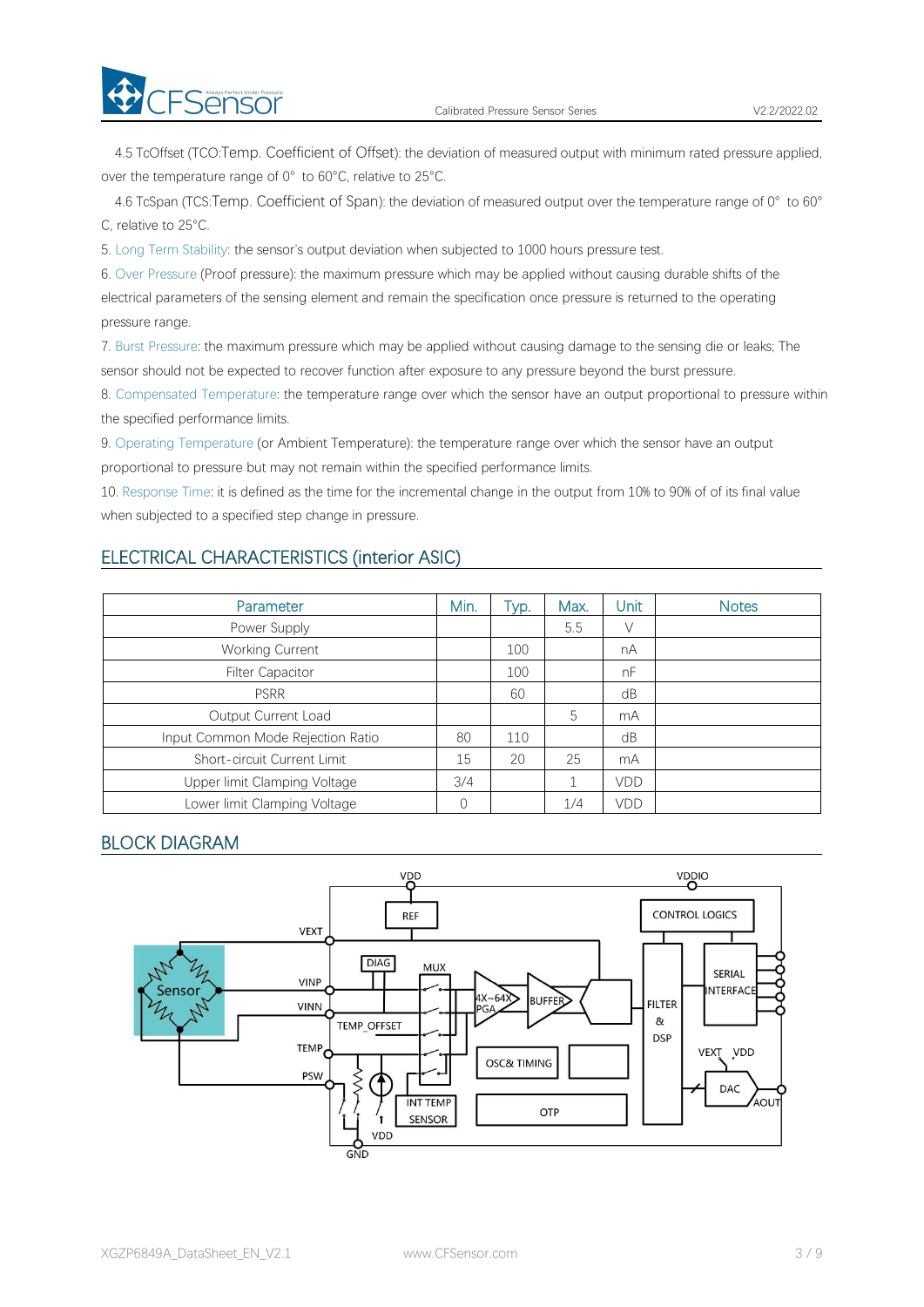

# DIMENSION (Unit:mm)









# CROSS SECTION FOOTPRINT(REFERENCE ONLY)



# ELECTRIC CONNECTION CIRCUIT DIAGRAM

| ∸                 |                      |     |     |    |     | VDD          |
|-------------------|----------------------|-----|-----|----|-----|--------------|
| $\sqrt{2}$<br>N/C | $\overline{ }$<br>レレ | GND | 'UU | ◡◡ | GND | $\sim$<br>LТ |

|             |                                                | ∎∪rəensor          |     |
|-------------|------------------------------------------------|--------------------|-----|
| <b>NAME</b> | <b>FUNCTION</b>                                | Amplified          |     |
| N/C         | Do not connect to external circuitry or ground | Pressure<br>Sensor | GND |
| VDD         | Voltage supply                                 |                    |     |
| GND         | Ground                                         |                    |     |
|             | Output voltage                                 |                    | OUT |



### Notes:

- 1.Implement ESD protection during whole soldering and assembly process.
- 2.Overload voltage(max.6.5Vdc) or current(max.5mA) may burn the ASIC and cause the sensor fail throughly.
- 3.More detalis about soldering and storage etc., refer to [Overall](#page-6-0) notes.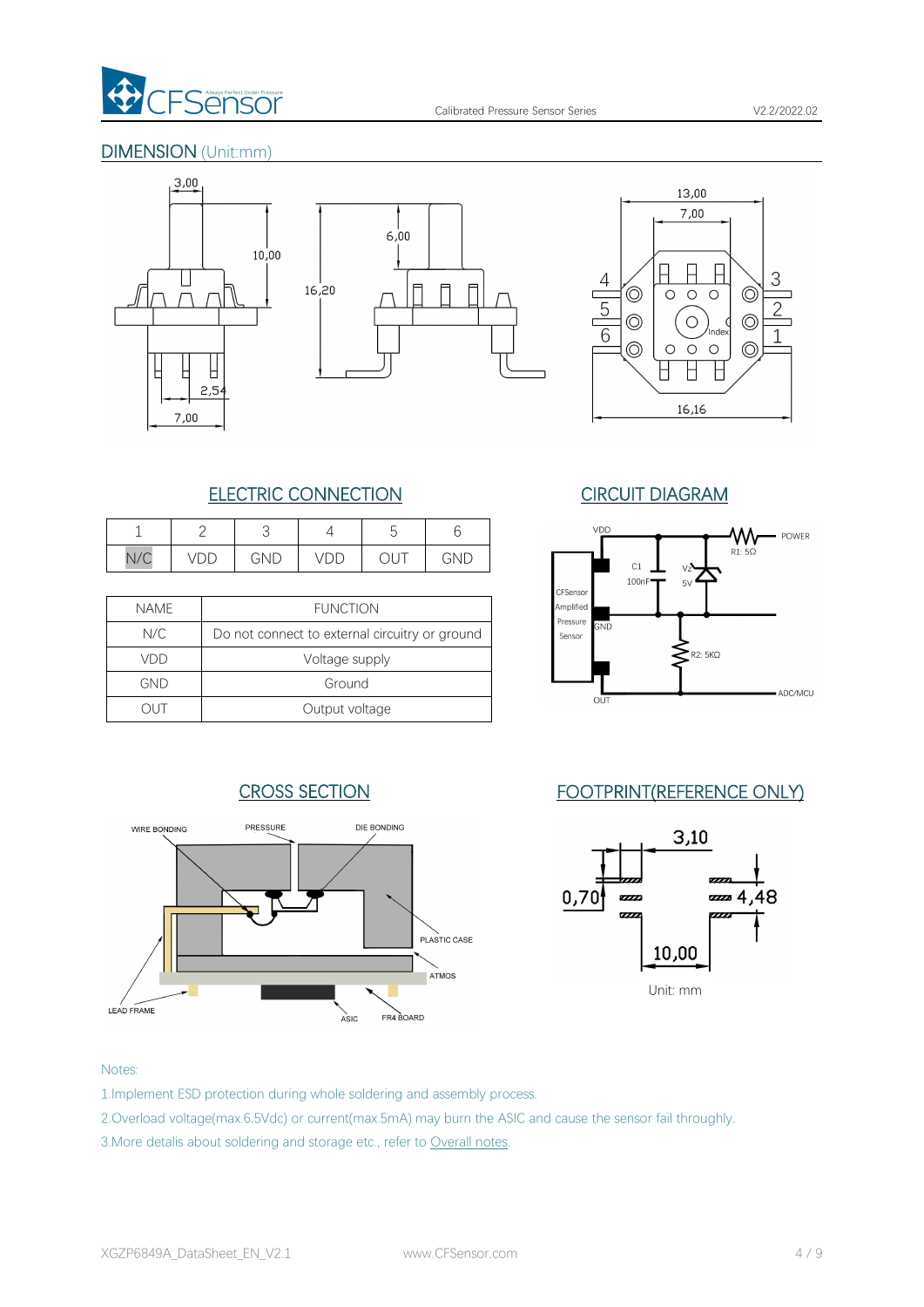

# ORDER GUIDE



- Note: 1. Voltage 5Vdc as default value, add 33(or 30) behind model signify 3.3V(or 3.0V) power supply, e.g. : XGZP6849A040KPG33.
	- 2. Custom requirement, please comment herewith Part number(e.g custom pressure range etc,.) or consult CFSensor

# <span id="page-4-0"></span>ROUTINE PRESSURE RANGE

Notes: 1. Unit conversion: 1000hPa=1000mbar≈750mmHg≈100kPa≈14.5PSI≈10mH2O≈1bar=0.1MPa;

2. Available for more custom pressure range e.g.  $-7 \sim 7kPa$ , , 0-1500kPa etc,.

| <b>Pressure Range (kPa)</b> | <b>Pressure Range</b> (by other units)                  | <b>Part Number</b> |
|-----------------------------|---------------------------------------------------------|--------------------|
| $0 \sim 1$                  | $0 \sim 10$ mbar / $0 \sim 100$ mmH <sub>2</sub> O      | XGZP6849A001KPG    |
| $0 \sim 2.5$                | 0 ~ 25mbar / 0 ~ 250mmH <sub>2</sub> O                  | XGZP6849A025HPG    |
| $0 \sim 5$                  | 0 ~ 50mbar / 0 ~ 500mmH <sub>2</sub> O                  | XGZP6849A005KPG    |
| $0 \sim 10$                 | $0 \sim 100$ mbar / $0 \sim 75$ mmHg                    | XGZP6849A010KPG    |
| $0 \sim 20$                 | $0 \sim 200$ mbar / $0 \sim 150$ mmHg                   | XGZP6849A020KPG    |
| $0 \sim 40$                 | $0 \sim 400$ mbar / $0 \sim 300$ mmHg                   | XGZP6849A040KPG    |
| $0 \sim 100$                | $0 \sim 1$ bar /0 ~ 14.5PSI                             | XGZP6849A100KPG    |
| $0 \sim 200$                | $0 \sim 2$ bar / $0 \sim 29$ PSI                        | XGZP6849A200KPG    |
| $0 \sim 500$                | $0 \sim 5$ bar / $0 \sim 72.5$ PSI                      | XGZP6849A500KPG    |
| $0 \sim 700$                | $0 \sim 7$ bar / $0 \sim 100$ PSI                       | XGZP6849A700KPG    |
| $0 \sim 1000$               | $0 \sim 10$ bar / $0 \sim 29$ PSI / $0 \sim 1$ MPa      | XGZP6849A001MPG    |
| $-100 ~ \sim ~ 0$           | $-1 \sim 0$ bar / $-14.5 \sim 0$ PSI                    | XGZP6849A100KPGN   |
| $-30 \sim 0$                | $-300 \sim$ 0mbar / $-4.35 \sim$ 0PSI                   | XGZP6849A030KPGN   |
| $-20$ ~ 0                   | $-200 \sim$ 0mbar / $-2.9 \sim$ 0PSI                    | XGZP6849A020KPGN   |
| $-1 \sim 1$                 | $-10 \sim 10$ mbar / $-100 \sim 100$ mmH <sub>2</sub> O | XGZP6849A001KPGPN  |
| $-2.5$ ~ 2.5                | $-25 \sim 25$ mbar / $-250 \sim 250$ mmH <sub>2</sub> O | XGZP6849A025HPGPN  |
| $-5 \sim 5$                 | $-50 \sim 50$ mbar / $-500 \sim 500$ mmH <sub>2</sub> O | XGZP6849A005KPGPN  |
| $-40 \sim 40$               | $-400 \sim 400$ mbar / $-300 \sim 300$ mm Hg            | XGZP6849A040KPGPN  |
| $-100 \sim 100$             | $-1 \sim 1$ bar / $-14.5 \sim 14.5$ PSI                 | XGZP6849A100KPGPN  |
| $-100 \sim 300$             | $-1 \sim 3$ bar / $-14.5 \sim 43.5$ PSI                 | XGZP6849A300KPGPN  |
| $-100 \sim 700$             | $-1 \sim 7$ bar / $-14.5 \sim 100$ PSI                  | XGZP6849A700KPGPN  |
| $-100$ ~ 1000               | $-1$ ~ 10bar / $-14.5$ ~ 145PSI / 0.1 ~ 1MPa            | XGZP6849A001MPGPN  |
|                             |                                                         |                    |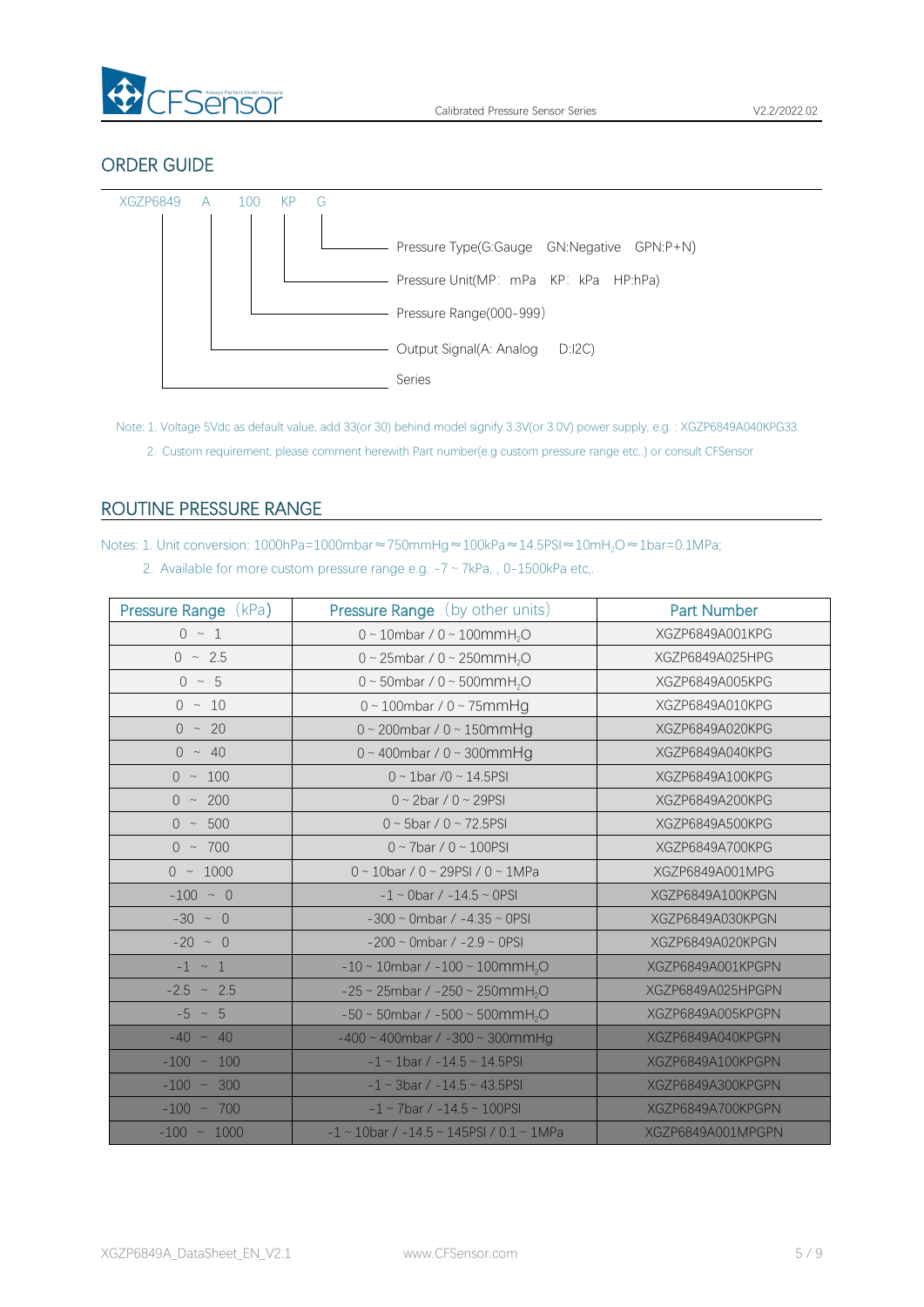

# XGZP6849A OUTPUT CURCE

Note: Output can be calibrated to reverse line with pressure, e.g.-100  $\sim$  0kPa correspond with 4.5  $\sim$  0.5V;

#### Negative Pressure

| <b>Ou</b>                       | 010KPGN | 020KPGN        | 100KPGN | Model     |
|---------------------------------|---------|----------------|---------|-----------|
| Output voltage<br>at full scale |         | Pressure (kPa) |         | Output(V) |
| 4.5V                            | $-10$   | $-20$          | $-100$  | 0.5       |
|                                 | $-7.5$  | $-15$          | $-75$   | 1.5       |
| Offset voltage                  | $-5$    | $-10$          | $-50$   | 2.5       |
| 0.51<br>                        | $-2.5$  | $-5$           | $-25$   | 3.5       |
|                                 |         |                |         | 4.5       |



### Pressure value VS Output value Curve(Output VS Pressure ) Pressure Conversion Formula

3.3V Power Supply: Pressure=(output-2.7)/K 1 Output voltage (V) 5V Power Supply: Pressure=(output-4.5)/K

|               | K Factor |      |
|---------------|----------|------|
| Range (kPa)   | 3.3(V)   | 5(V) |
| $-10 \sim 0$  | 0.25     | 0.4  |
| $-20 \sim 0$  | 0.125    | 0.2  |
| $-40 \sim 0$  | 0.0625   | 0.1  |
| $-100 \sim 0$ | 0.025    | 0.04 |

### Negative Pressure to Positive Pressure

| 1 Output vo                     | 700KPGPN | 100KPGPN       | 040KPGPN | Model     |
|---------------------------------|----------|----------------|----------|-----------|
| Output voltage<br>at full scale |          | Pressure (kPa) |          | Output(V) |
| 4.5V                            | $-100$   | $-100$         | $-40$    | 0.5       |
|                                 | 100      | $-50$          | $-20$    | 1.5       |
| Offset voltage                  | 300      | $-0$           |          | 2.5       |
| 0.5V                            | 500      | 50             | 20       | 3.5       |
| <b>Rated</b> pr                 | 700      | 100            | 40       | 4.5       |



### Pressure value VS Output value Curve(Output VS Pressure ) Pressure Conversion Formula

3.3V Power Supply: Pressure=(output-1.45)/K 5V Power Supply: Pressure=(output-2.5)/K

|                 | K Factor  |          |
|-----------------|-----------|----------|
| Range (kPa)     | $3.3$ (V) | (V)<br>5 |
| $-10 \sim 10$   | 0.125     | 0.2      |
| $-40 \sim 40$   | 0.03125   | 0.05     |
| $-100 \sim 100$ | 0.0125    | 0.02     |
| $-100 \sim 700$ | 0.001785  | 0.002857 |

NOTE: -100KPA AS MAX NEGATIVE

### Positive Pressure

#### Pressure value VS Output value Curve(Output VS Pressure ) Pressure Conversion Formula

|            |              |                   |          |                                 | $\sqrt{2}$ Uutput voltage (v) |               |                |                              | o.ov Power out |
|------------|--------------|-------------------|----------|---------------------------------|-------------------------------|---------------|----------------|------------------------------|----------------|
| Model      | 001KP        | 025HPG            | 005KPG   | Output voltage<br>at full scale |                               |               |                |                              | 5V Power Supp  |
| Output (V) |              | (kPa)<br>Pressure |          |                                 | 4.5V                          |               |                |                              |                |
| 0.5        | $\Omega$     | $\Omega$          | $\Omega$ |                                 |                               |               |                | Output span                  |                |
| 1.5        | 0.25         | 0.625             | 1.25     | Offset voltage                  |                               |               |                | voltage                      | Range (kPa)    |
| 2.5        | 0.5          | 1.25              | 2.5      |                                 | 0.5V                          |               |                |                              | 1              |
|            |              |                   |          |                                 |                               |               |                |                              | 2.5            |
| 3.5        | 0.75         | 1.875             | 3.75     |                                 | OkPa                          |               | Rated pressure | $\rightarrow$ Pressure (kPa) | 5              |
| 4.5        | $\mathbf{1}$ | 2.5               | 5        |                                 | Atomospheric<br>pressure      |               |                |                              | 10             |
| Model      | 010KP        | 020KPG            | 040KPG   | 060KPG                          | 200KPG                        | <b>500KPG</b> | 700KPG         | 001MPG                       | 20             |
| Output (V) |              |                   |          |                                 | Pressure (kPa)                |               |                |                              | 40             |
| 0.5        | $\Omega$     | $\bigcap$         | $\Omega$ | $\Omega$                        | $\Omega$                      | $\Omega$      | $\Omega$       | $\Omega$                     | 100            |
| 1.5        | 2.5          | 5                 | 10       | 25                              | 50                            | 125           | 175            | 250                          | 200            |
| 2.5        | 5            | 10                | 20       | 50                              | 100                           | 250           | 350            | 500                          | 500            |
| 3.5        | 7.5          | 15                | 30       | 75                              | 150                           | 375           | 525            | 750                          | 700            |
| 3.5        | 10           | 20                | 40       | 100                             | 200                           | 500           | 700            | 1000                         | 1000           |



3.3V Power Supply: Pressure=(output-0.2)/K 5V Power Supply: Pressure=(output-0.5)/K

|             | K Factor    |          |
|-------------|-------------|----------|
|             |             |          |
| Range (kPa) | 3.3(V)      | 5(V)     |
| 1           | 2.5         | 4.0      |
| 2.5         | $\mathbf 1$ | 1.6      |
| 5           | 0.5         | 0.8      |
| 10          | 0.25        | 0.4      |
| 20          | 0.125       | 0.2      |
| 40          | 0.0625      | 0.1      |
| 100         | 0.025       | 0.04     |
| 200         | 0.0125      | 0.02     |
| 500         | 0.005       | 0.008    |
| 700         | 0.003571    | 0.005714 |
| 1000        | 0.0025      | 0.004    |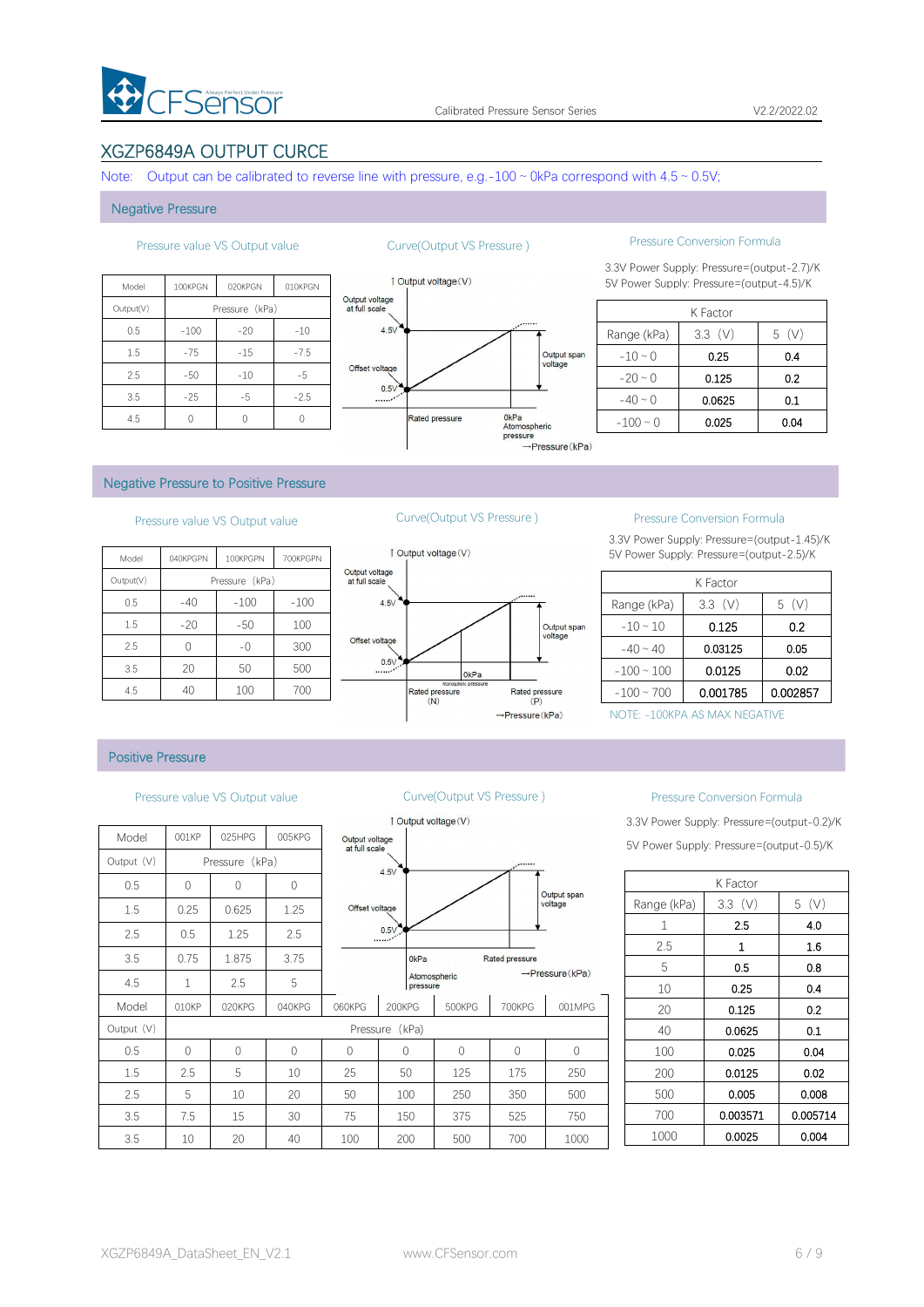

# <span id="page-6-0"></span>OVERALL NOTES

Unless otherwise specified, following notes are general attention or presentation for all products from CFSensor.

### Mounting (For XGZP6849 sensor)

The following steps is for transmitting the air pressure to sensor after sensor soldering on PCB.

▼ Select the air pressure inlet pipe(recommended dia:2.5mm)

that is firm enough to prevent the pressure leaks.

▼ We suggest to fix the air pressure inlet pipe securely by a fixture when pressure is exceed 300kPa.

▼ Do not block the inlet pipe and atmosphere hole(at side of housing) with gel or glue..

▼ Avoiding excessive external force operation



Contact CFSensor for fixture if required

Due to its small size, the thermal capacity of the pressure sensor is low. Therefore,

take steps to minimize the effects of external heat. Damage and changes to characteristics may occur due to heat deformation. Use a non-corrosive resin type of flux. Since the pressure sensor is exposed to the atmosphere, do not allow flux to enter inside.

▼ Manual soldering

**Soldering** 

☉Raise the temperature of the soldering tip between 260 and 300°C/500 and 572°F (30 W) and solder within 5 seconds. ☉The sensor output may vary if the load is applied on the terminal during soldering.

☉Keep the soldering tip clean.

▼DIP soldering (DIP Terminal)

☉Keep the temperature of the DIP solder tank below 260°C/500 and solder within 5 seconds.

☉To avoid heat deformation, do not perform DIP soldering when mounting on the PCB which has a small thermal capacity.

▼Reflow soldering (SMD Terminal)

☉The recommended reflow temperature profile conditions are given below.



☉Self alignment may not always work as expected, therefore, please carefully note the position of the terminals and pattern. ☉The temperature of the profile is assumed to be a value measured with the printed circuit board of the terminal

neighborhood.

☉Please evaluate solderbility under the actual mounting conditions since welding and deformation of the pressure inlet port may occur due to heat stress depending on equipments or conditions.

▼ Rework soldering

☉Complete rework at a time.

☉Use a flattened soldering tip when performing rework on the solder bridge. Do not add the flux.

☉Keep the soldering tip below the temperature described in the specifications.

- ▼ Avoid drop and rough handling as excessive force may deform the terminal and damage soldering characteristics.
- ▼ Keep the circuit board warpage within 0.05 mm of the full width of the sensor.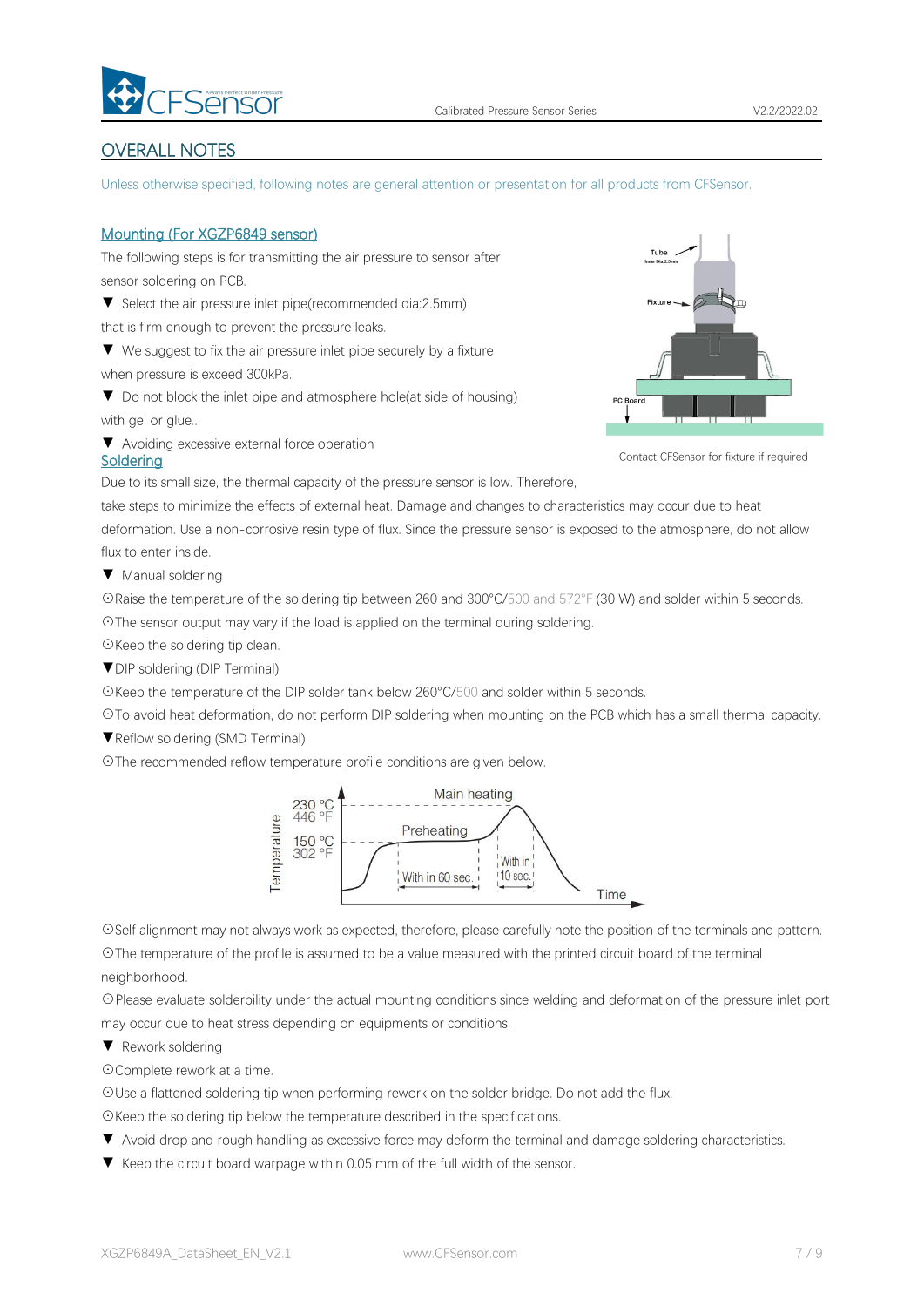

▼ After soldering, do not apply stress on the soldered part when cutting or bending the circuit board.

▼ Prevent human hands or metal pieces from contacting with the sensor terminal. Such contact may cause anomalous outlets as the terminal is exposed to the atmosphere.

▼ After soldering, prevent chemical agents from adhering to the sensor when applying coating to avoid insulation deterioration of the circuit board.

### **Connecting**

▼ Correctly wire as in the connection diagram. Reverse connection may damage the productand degrade the performance.

▼ Do not use idle terminals(N/C) to prevent damages to the sensor.

#### Cleaning

▼ Since the pressure sensor is exposed to the atmosphere, do not allow cleaning fluid to enter inside from atmosphere hole (for Gauge type sensors) and inlet pipe.

▼ Avoid ultrasonic cleaning since this may cause breaks or disconnections in the wiring.

#### **Environment**

▼Please avoid using or storing the pressure sensor in a place exposed to corrosive gases (such as the gases given off by organic solvents, sulfurous acid gas, hydrogen sulfides, etc.) which will adversely affect the performance of the pressure sensor chip.

▼Since this pressure sensor itself does not have a water-proof construction(even available media can be liquid), please do not use the sensor in alocation where it may be sprayed with water, etc.

▼Avoid using the pressure sensors in an environment where condensation may form. Furthermore, its output may fluctuate if any moisture adhering to it freezes.

▼The pressure sensor is constructed in such a way that its output will fluctuate when it is exposed to light. Especially when pressure is to be applied by means of a transparent tube, take steps to prevent the pressure sensor chip from being exposed to light.

▼Avoid using pressure sensor where it will be susceptible to ultrasonic or other high-frequency vibration.

▼ Please keep the sensors sealed using static shielding bags on storage. The PINs of sensor(if have) may be black by oxidation under atmosphere environment if the materials include the oxidizable material, althought it wouldn't affect the sensor performance.

#### More Precautions

▼That using the wrong pressure range or mounting method mayresult in accidents.

▼The only direct pressure medium you can use is non-corrosive gas or air as illuminated above(Note: some sensors are compatible with liquid media). The use of other media, in particular, corrosive gases and liquid (organic solvent based, sulfurous acid based, and hydrogen sulfide based, etc.) or contains foreign substances will cause malfunction and damage.<br>Please do not use them and check with CFSensor.

▼The pressure sensor is positioned inside the pressure inlet. Never poke wires orother foreign matter through the pressure inlet since they may damage the sensor or block the inlet. Avoid use when the atmospheric pressure inlet(only for Gauge type pressure sensor) is blocked.

▼ Use an operating pressure which is within the rated pressure range. Using a pressure beyond this range may cause damage.

▼Since static charge can damage the pressure sensor, bear in mind the following handling precautions.